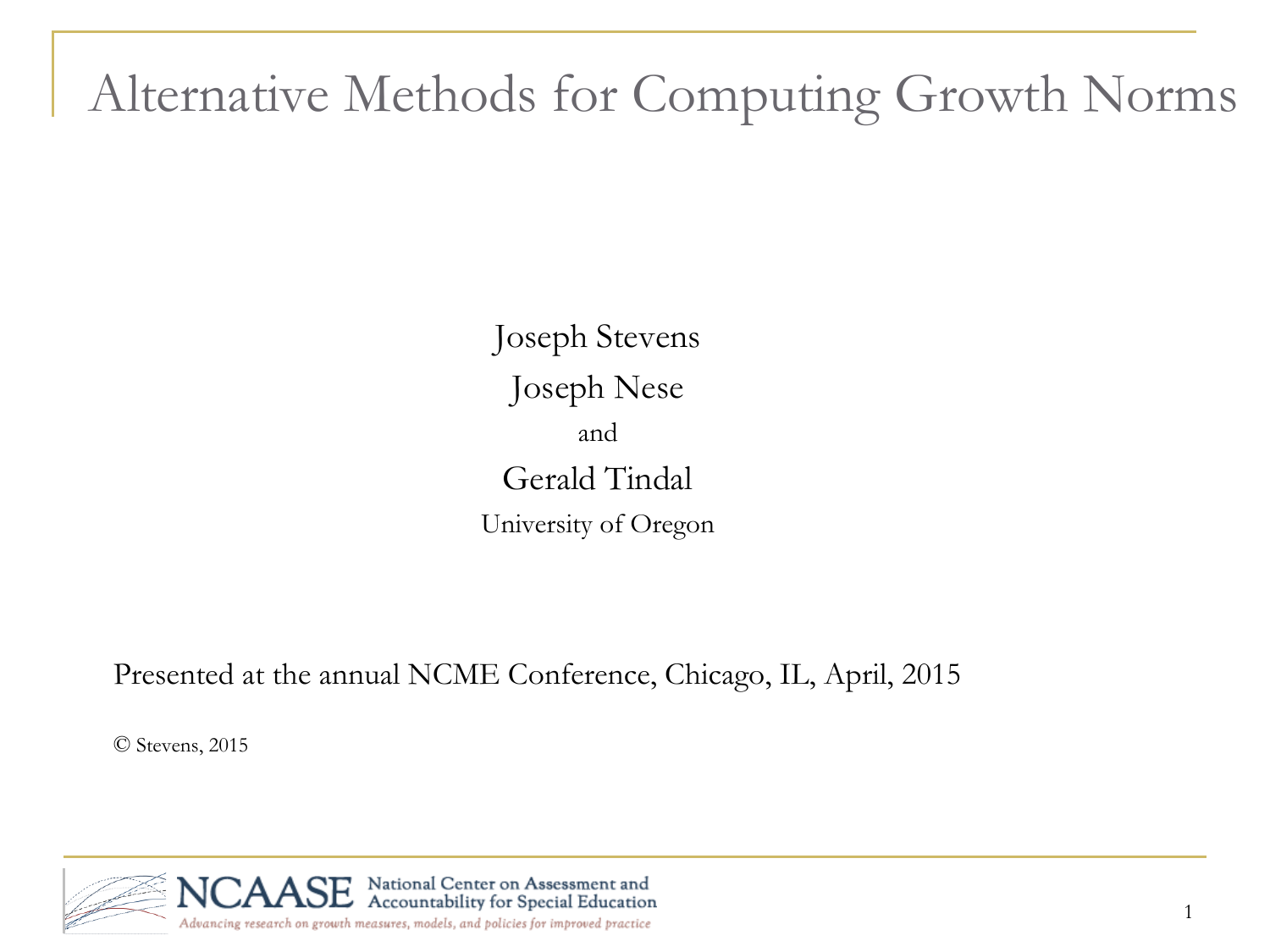# Contact Information:

Joseph Stevens, Ph.D. College of Education 5267 University of Oregon Eugene, OR 97403 (541) 346-2445 [stevensj@uoregon.edu](mailto:stevensj@uoregon.edu)

Presentation available on NCAASE web site: <http://www.ncaase.com/>

This research was funded in part by a Cooperative Service Agreement from the Institute of Education Sciences (IES) establishing the National Center on Assessment and Accountability for Special Education – NCAASE (PR/Award Number R324C110004); the findings and conclusions expressed do not necessarily represent the views or opinions of the U.S. Department of Education.

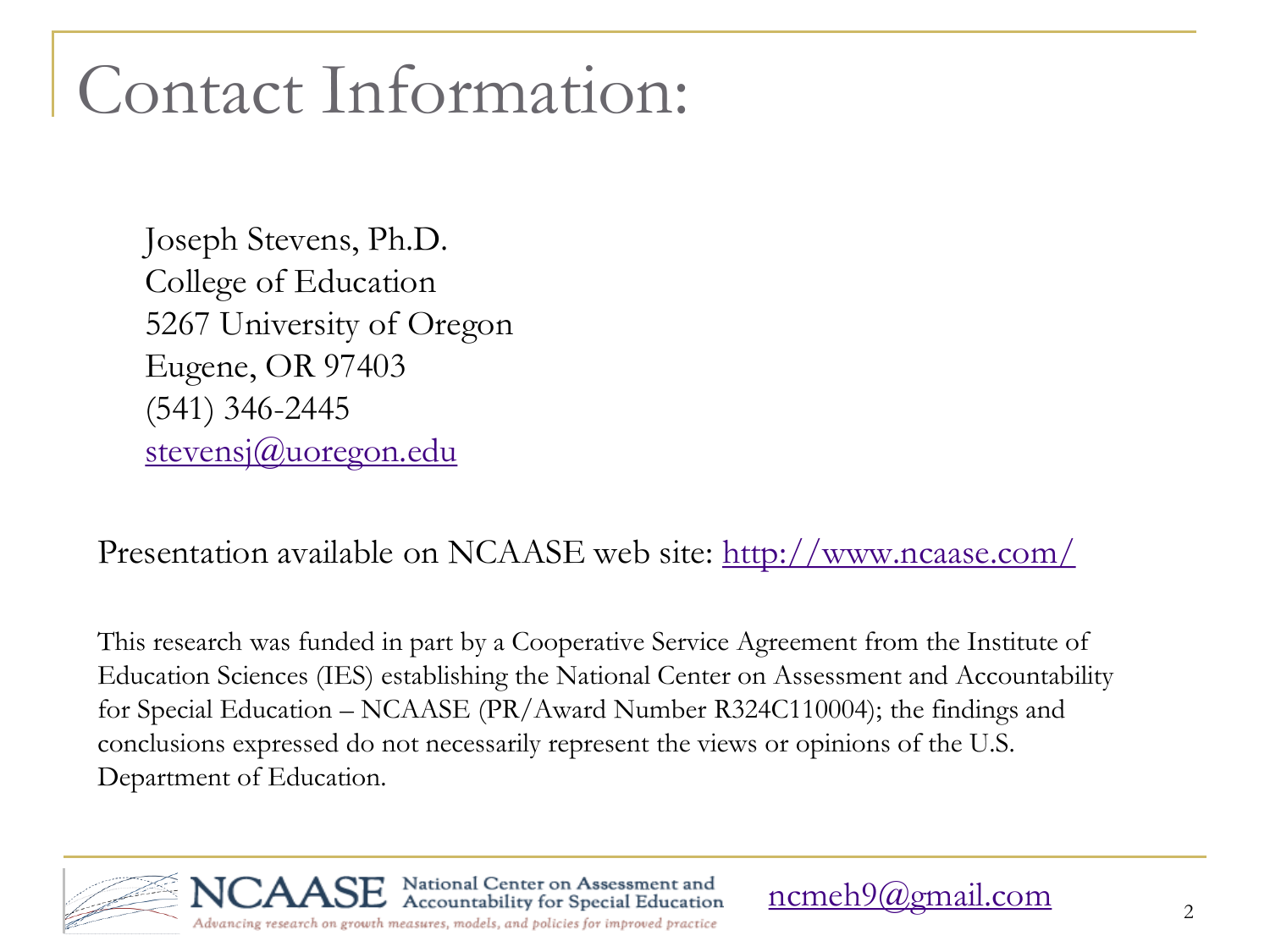### Presentation Purpose

- **Describe alternative methods for making normative** interpretations of student academic growth:
	- Traditional Growth Norms (TGN)
	- Student Growth Percentiles (SGP)
	- Multilevel Growth Model norms (MGM)
- **The alternative methods:** 
	- Depend on different assumptions
	- **□** Have different data requirements
	- Provide different information about student progress
	- **□** Answer different research and policy questions



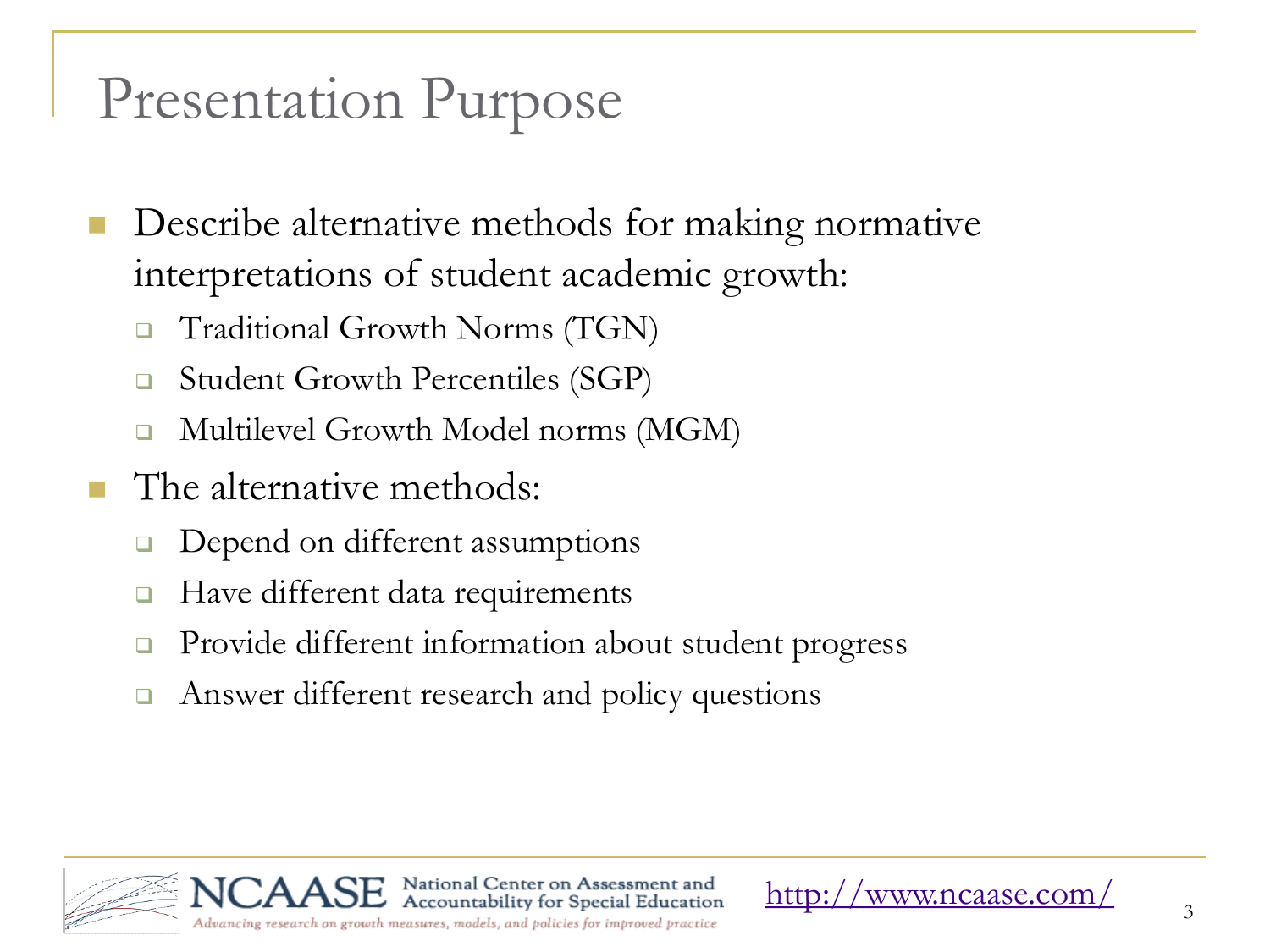Growth Norms Based on Different Ideas of Growth

- Kinds of growth models (Briggs & Betebenner, 2009):
	- Growth conditional on time is an absolute growth model
	- Growth conditional on prior achievement is a relative growth model
- Two methods presented here are examples of absolute growth models:
	- □ Traditional Growth Norms (TGN)
	- Multilevel Growth Model (MGM) norms
- Third method presented here (Student Growth Percentiles) is described as:
	- **a** relative growth model by Betebenner, 2009
	- a conditional status model by Castellano & Ho, 2013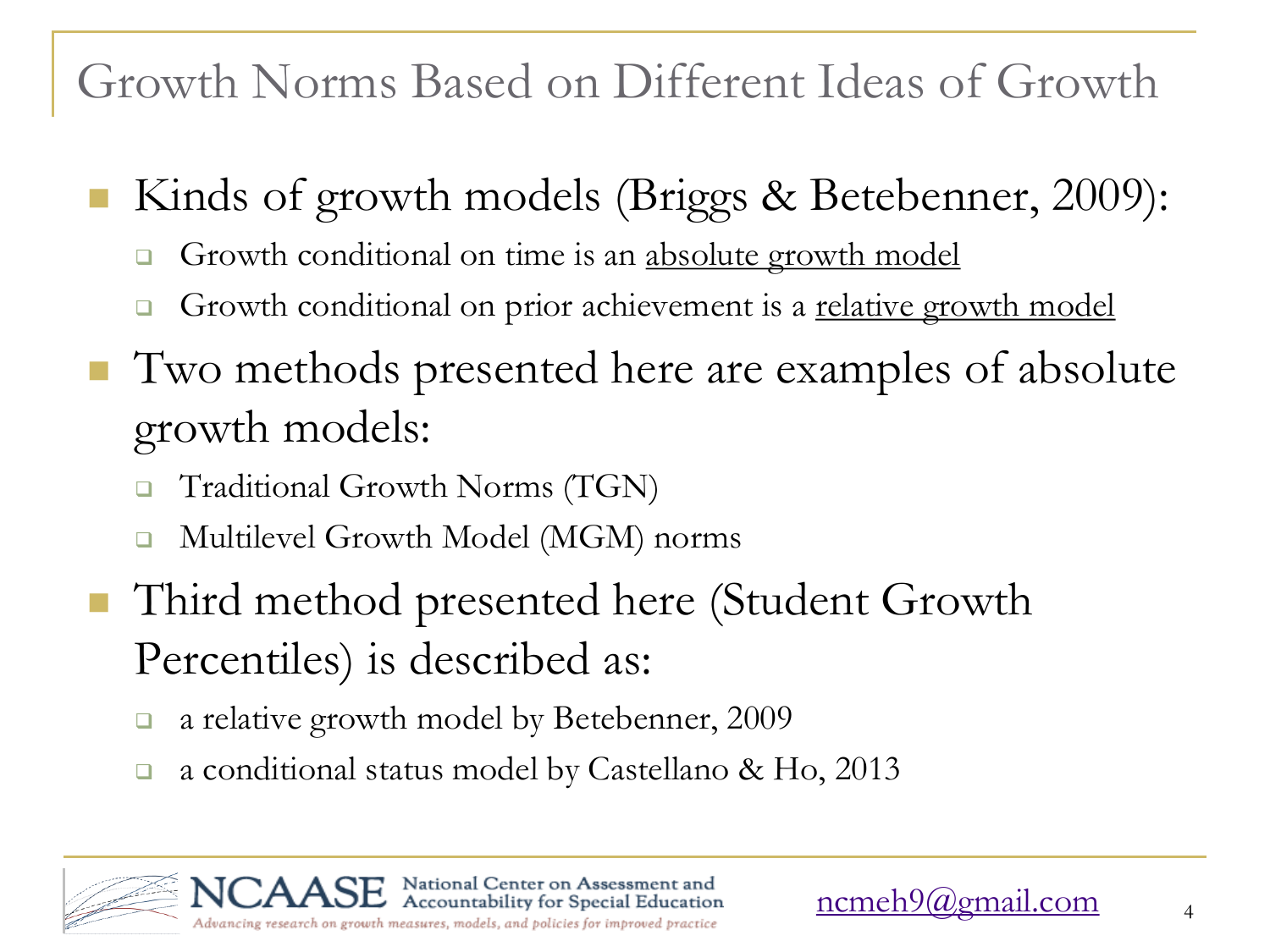## Empirical Examples Presented Here

- Based on three cohorts of fifth grade students in a large school district in Arizona
- $\blacksquare$  3,985 students across the three cohorts; 3,949 students (99%) had at least one mathematics score and 3,947 students (99%) had at least one reading score
- Sample demographics:
	- White  $(23\%)$ , Hispanic  $(52\%)$ , Black/African American  $(11\%)$ , and American Indian/Alaskan Native students (8%); majority-minority district
	- $\Box$  75% eligible for FRL
	- □ 36% active or monitored ELL
	- $\Box$  48% female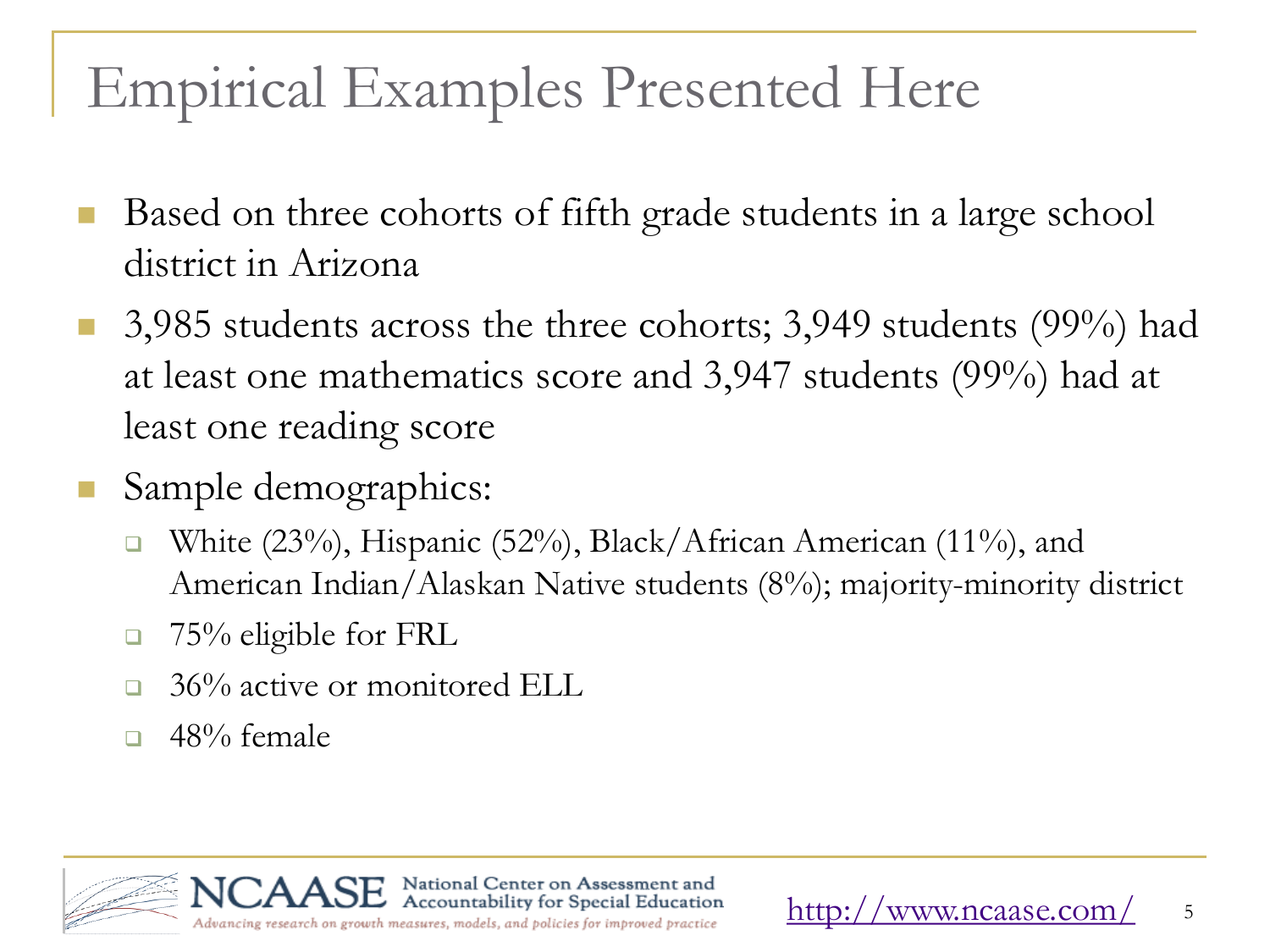#### Instrument

- **Student scores on the mathematics and reading subtests of the** Measures of Academic Progress (MAP; Northwest Evaluation Association, 2011)
- MAP was administered seasonally (fall, winter, spring)
- MAP is an untimed computerized adaptive test
- Each test includes 50 multiple-choice items with 4 or 5 response options
- MAP items calibrated on a common, vertical scale, using a one parameter, IRT (Rasch) model (NWEA, 2011)

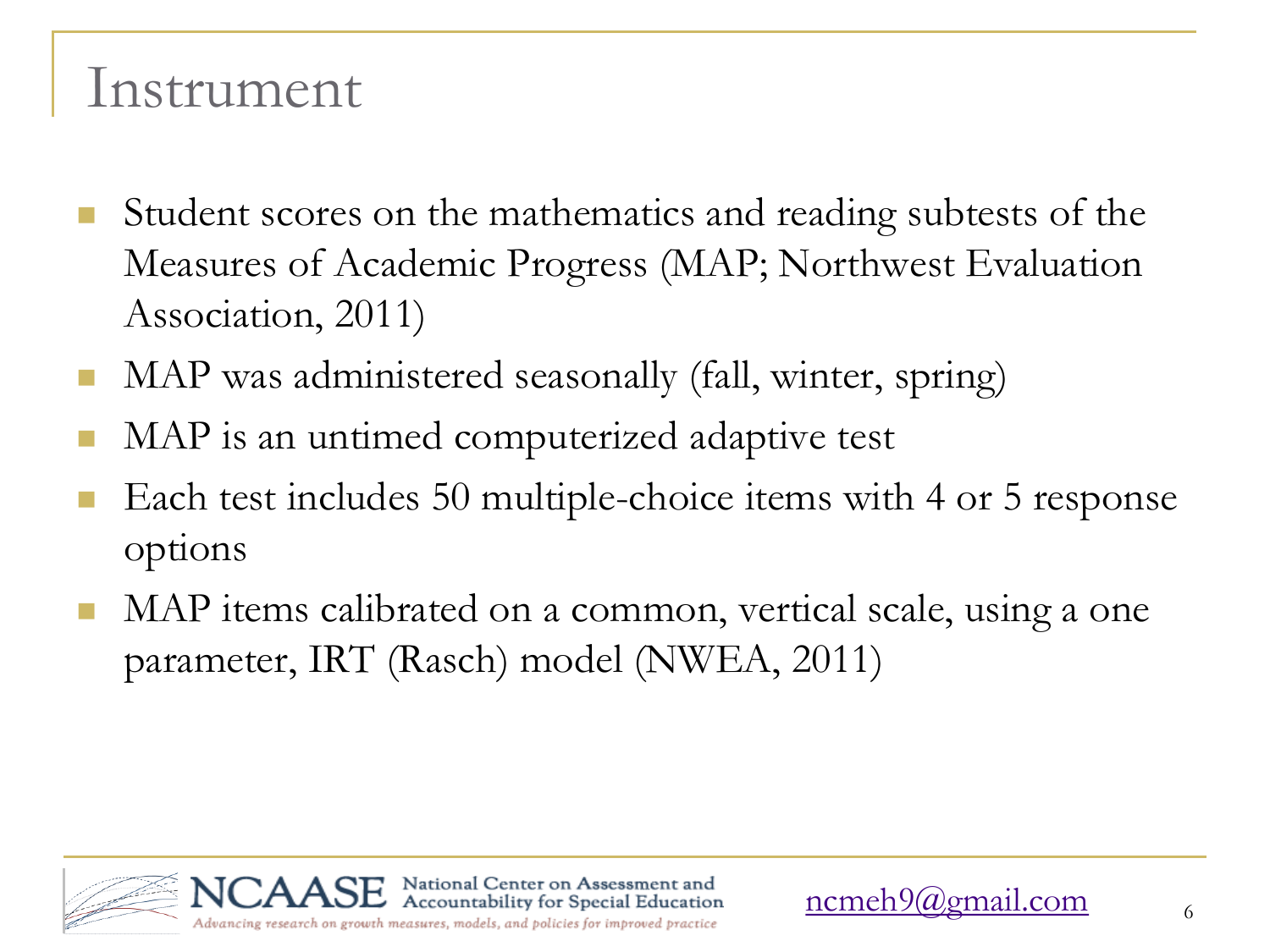### Traditional Approach to Growth Norms

- Used with measures of intelligence, achievement, social competence, psychological functioning, health science applications, etc.
- **Interest often in identifying individuals at extremes of** "reference" intervals or in tracking developmental progress
- Key consideration is the sampling method used to select the norms group
- Another important consideration is local vs. "population" norms
- Empirical descriptions of norm group performance often augmented by fitting regression models and/or smoothing of distributions (we present unsmoothed deciles here)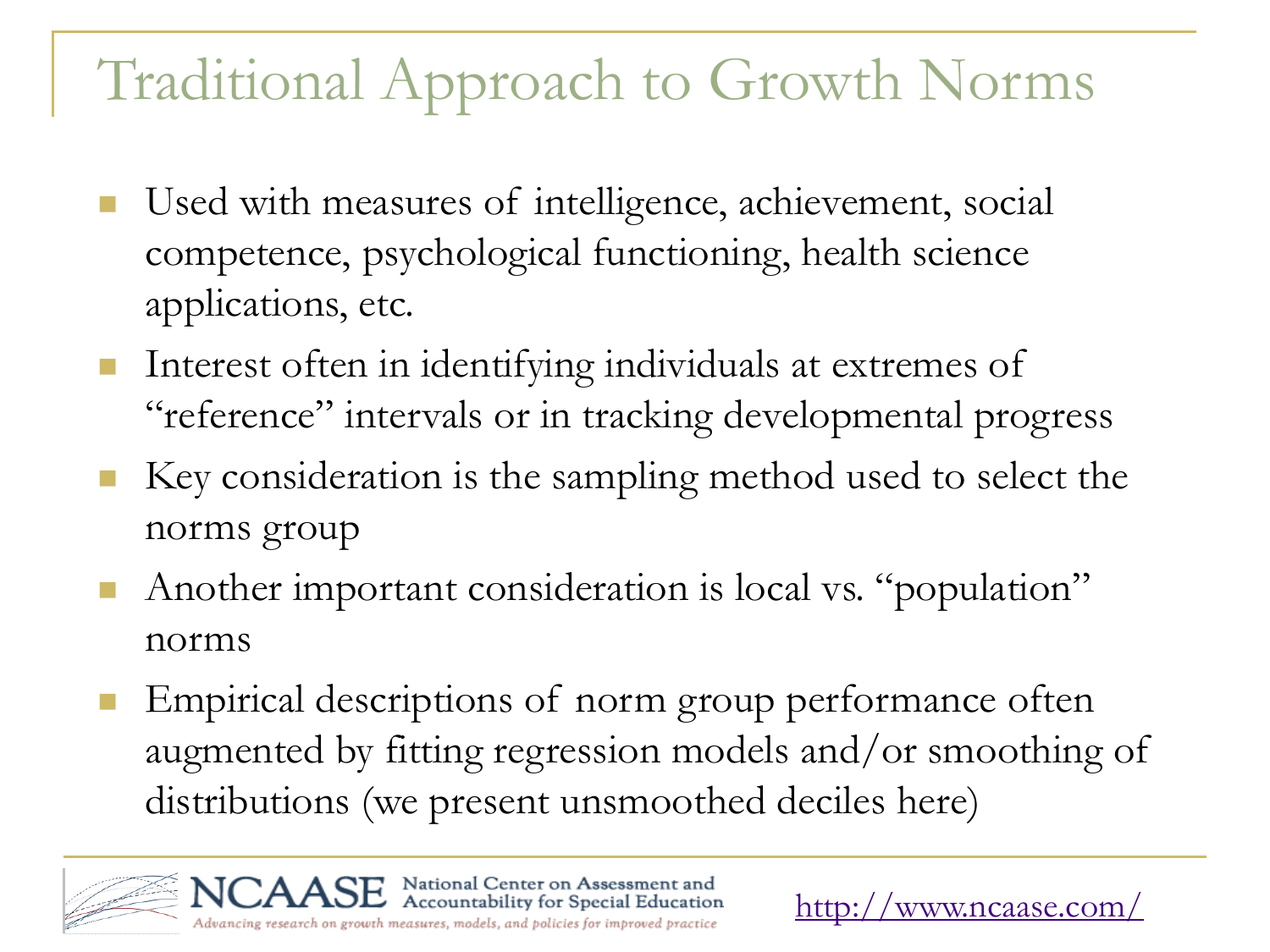#### CDC Infant Growth Norms—Length and Weight by Age

Birth to 36 months: Girls



SOURCE : Developed by the National Center for Health Statistics in collaboration with the Nickonal Center for Chronix Disease Prevention and Health Promotion (2000).<br>http://www.colc.gov/growthcharts



SOURCE : Divisioned by the National Center for Health Statistics in collaboration with the National Center for Chronix Crizeale. Prevention and Health Premation (2003). Intestimone ads.gov/growthsharts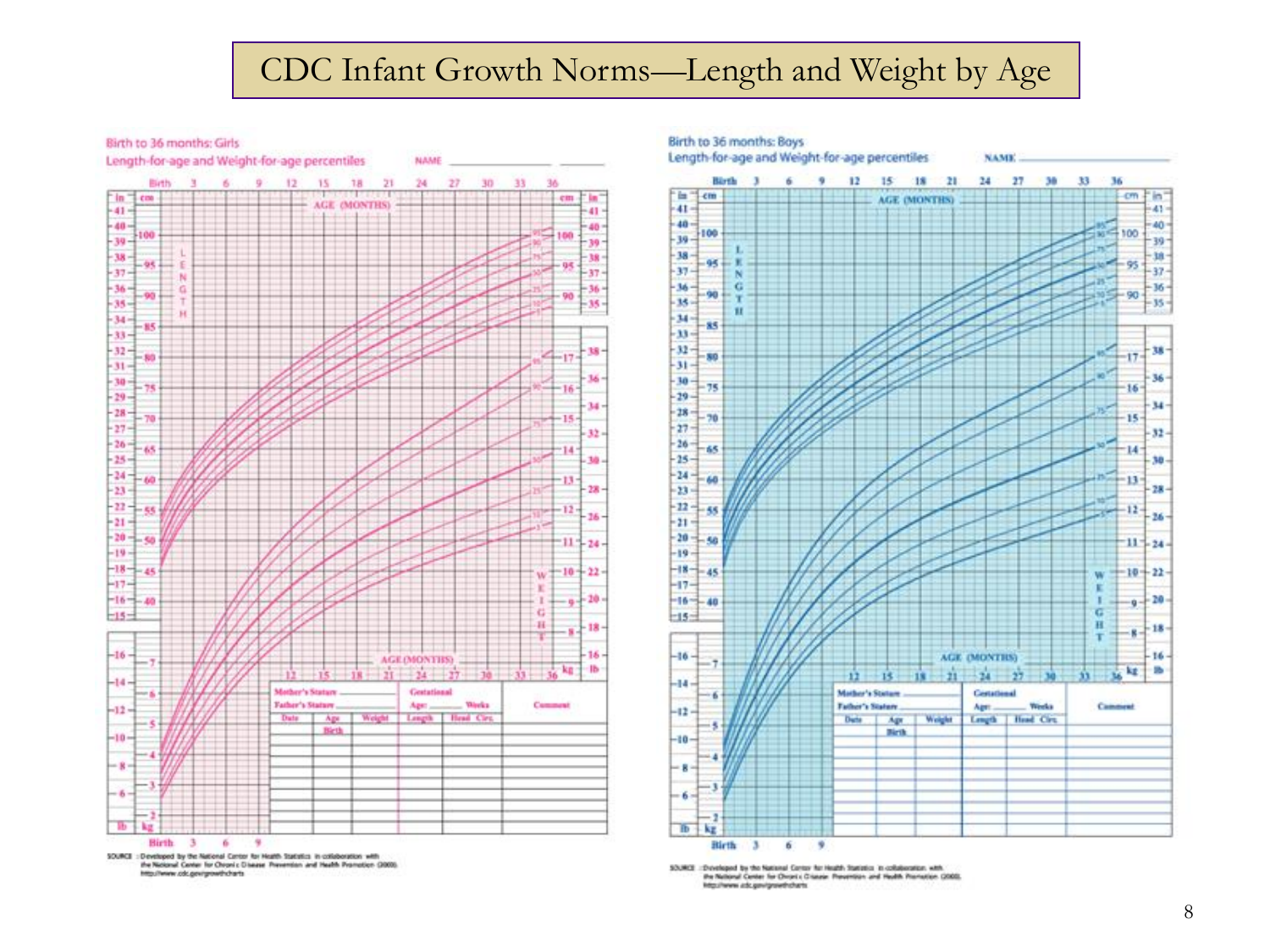

*Figure*. Traditional growth norm deciles for mathematics (panel on left) and reading (panel on right).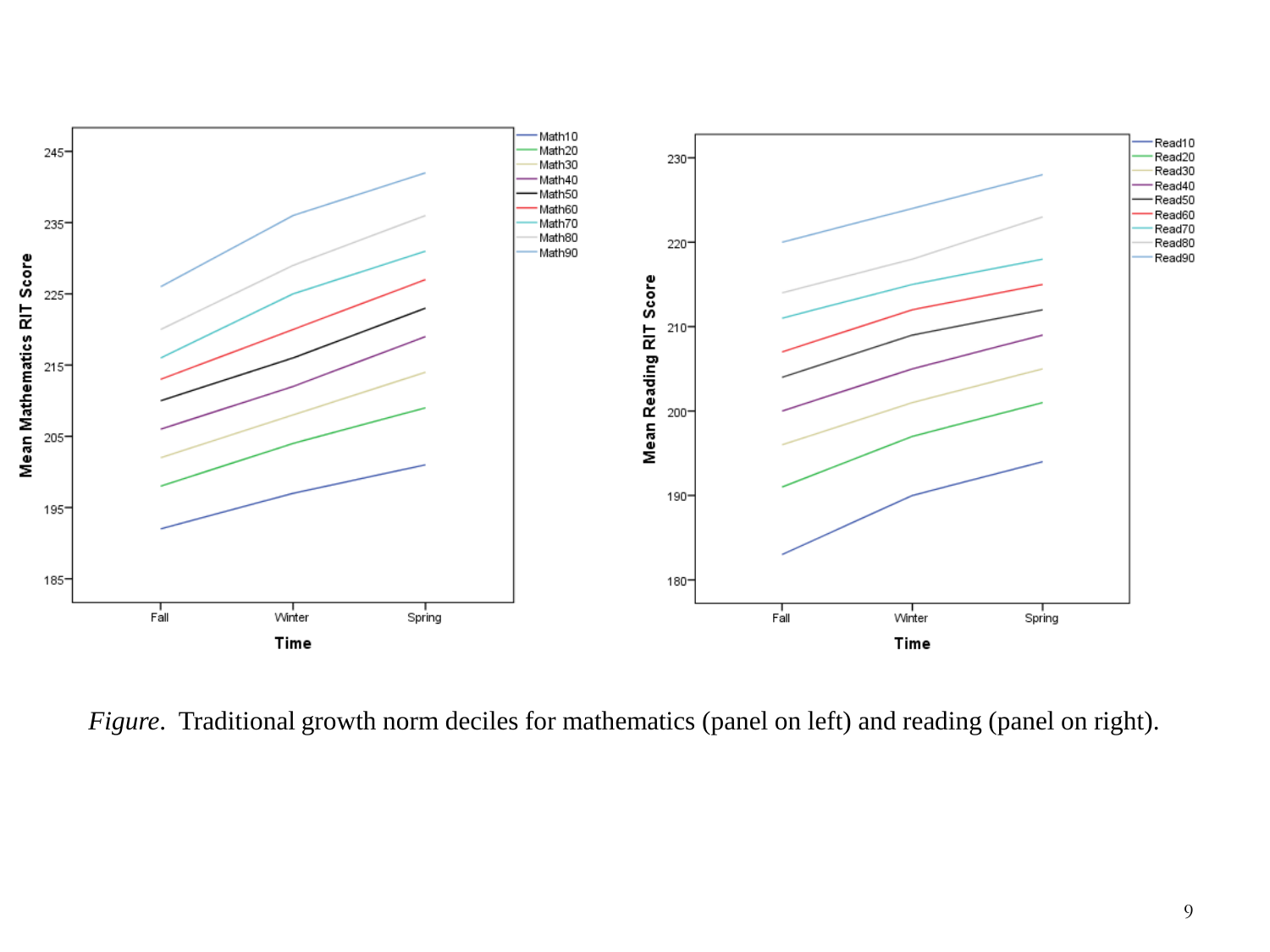## Student Growth Percentiles (SGP)

- Described as a Relative Growth Model
	- $\Box$  Current year performance conditioned on prior year(s) of performance
	- □ Relative rank in a distribution of those who had similar scores in previous years
- In essence a gain score model; also referred to as a "conditional status percentile rank" model by Castellano & Ho (2013)
- Betebenner (2009) approach uses ordinal models (quantile regression) as well as polynomial smoothing
- We used SGP package in *R*

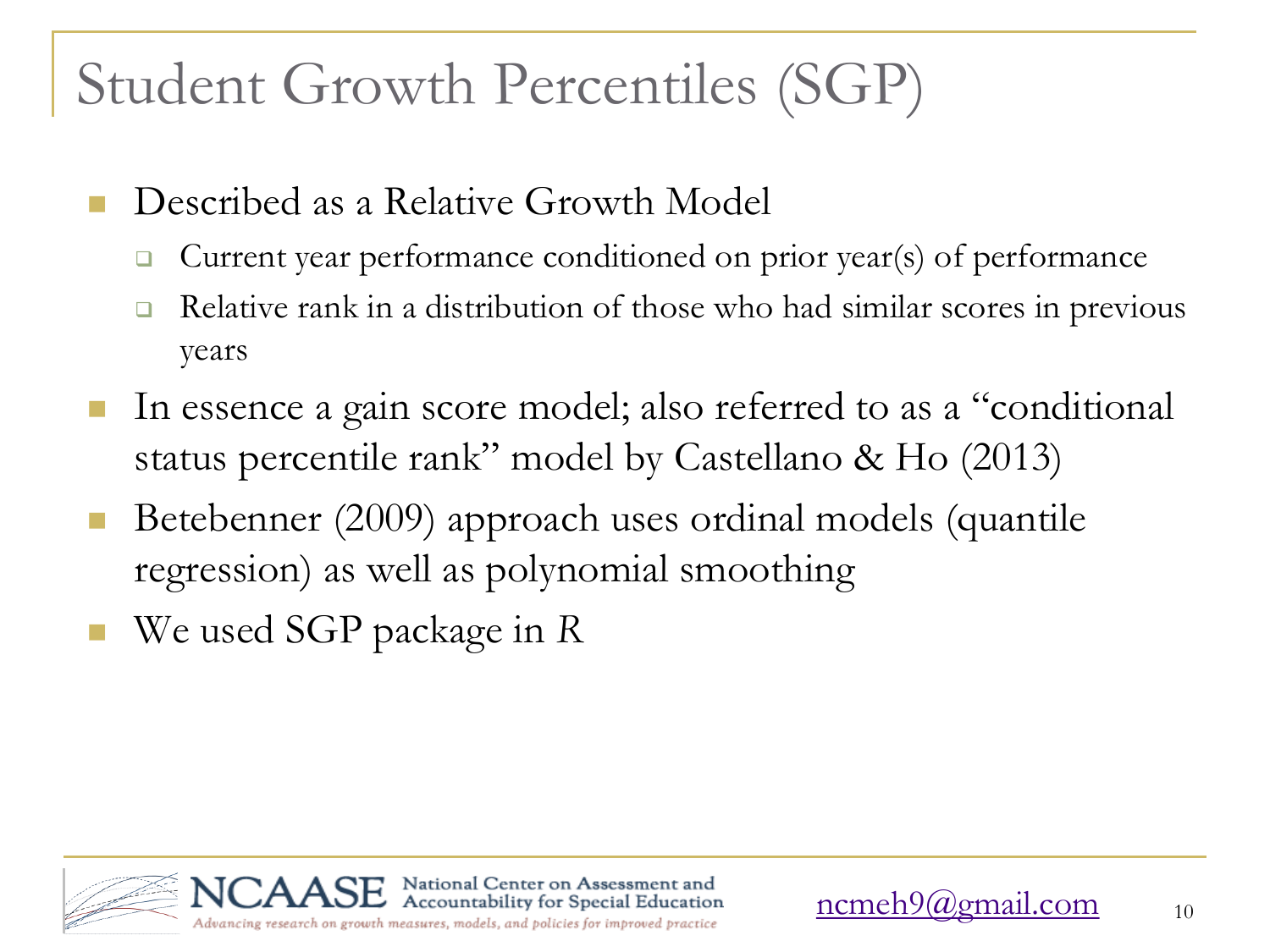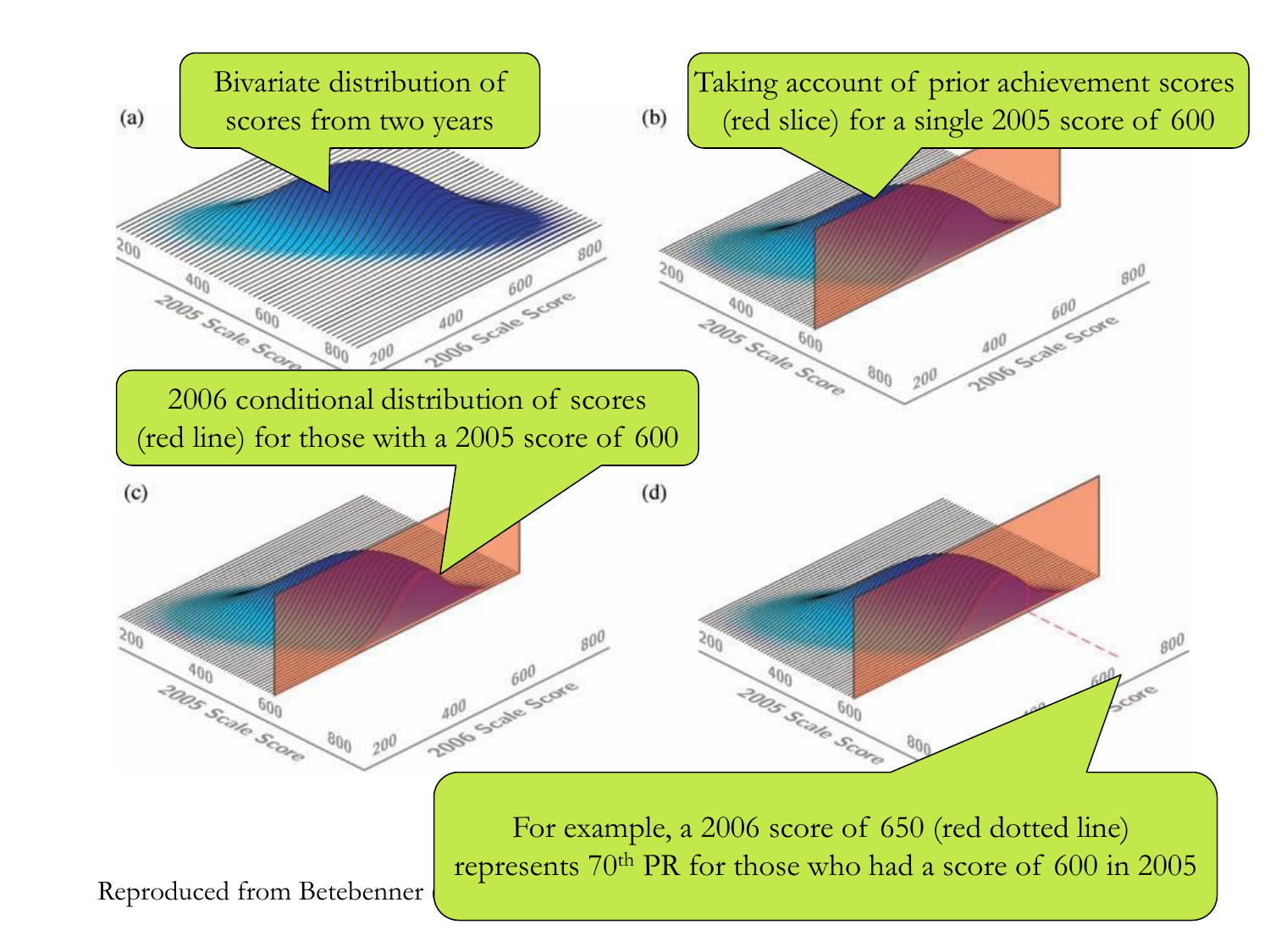

*Figure*. SGP norm deciles for mathematics (panel on left) and reading (panel on right).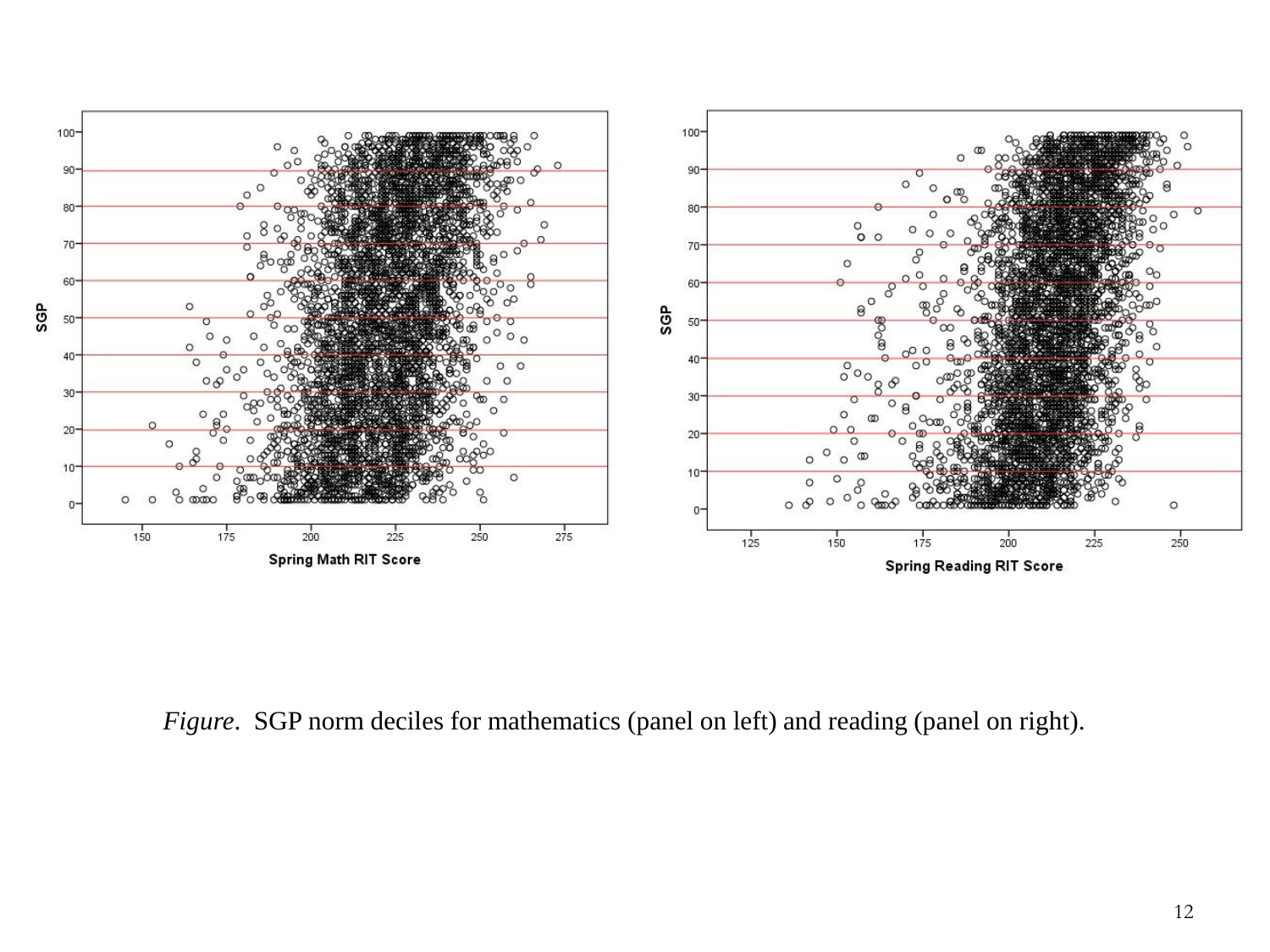## Multilevel Growth Model (MGM) Norms

- Multilevel modeling of change over time
	- Absolute growth model
	- Requires a vertically linked score scale
- Two-level MGM used here using HLM 7
- Time coded 0, 1, or 2 for fall, winter, and spring test administrations

Level-1 (measurement occasions, 1-t):

MAP Score<sub>ij</sub> = 
$$
\beta_{0j} + \beta_{1j}
$$
 (Time<sub>ij</sub>) +  $r_{ij}$ 

Level-2 (persons, 1-i):

$$
\begin{array}{c} \beta_{0j} \equiv \gamma_{00} + u_{0j} \\ \beta_{1j} \equiv \gamma_{10} + u_{1j} \end{array}
$$

We calculated deciles of both OLS and EB estimates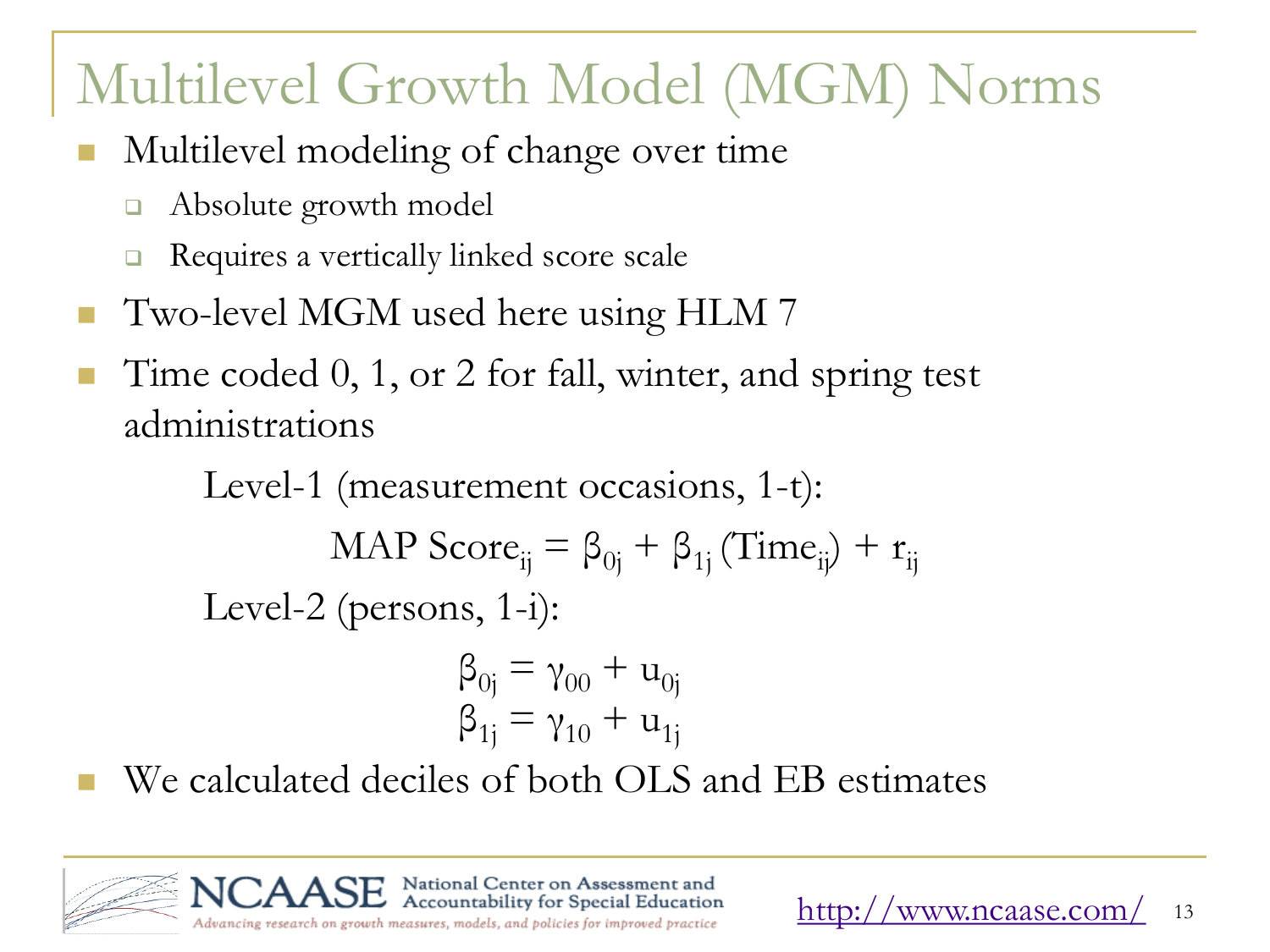

*Figure*. MGM empirical Bayes deciles for mathematics (panel on left) and reading (panel on right).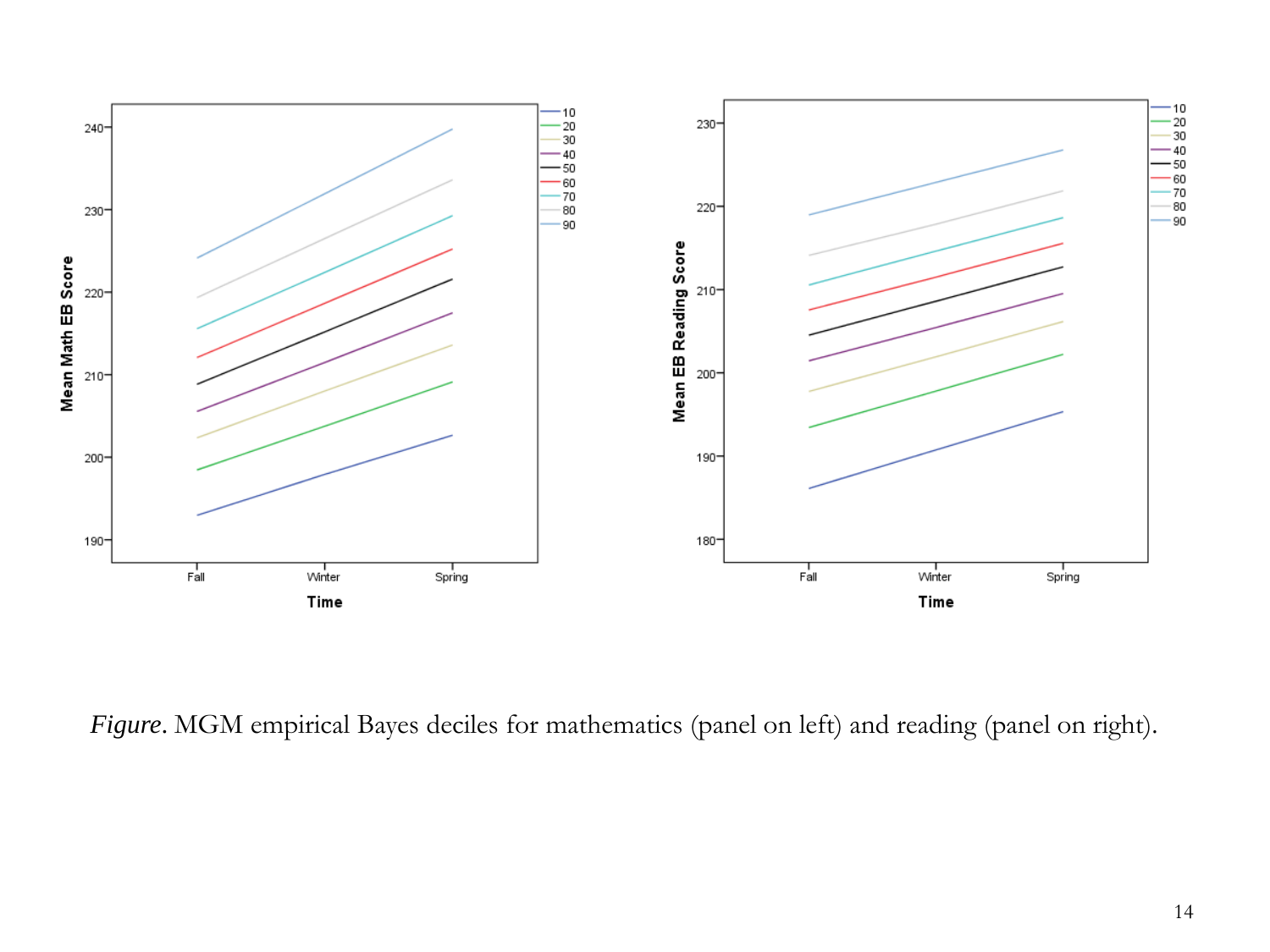Following Castellano & Ho (2013) we also calculated conditional regression residuals (CSR) to compare to SGP results

 Correlations: Math in below diagonal, Reading above diagonal

|            | <b>TGN</b><br>spring | <b>MGM</b><br>spring | <b>SGP</b><br>spring | <b>CSR</b><br>spring | <b>OLS</b><br>slope | EB<br>slope |
|------------|----------------------|----------------------|----------------------|----------------------|---------------------|-------------|
| TGN spring | 1.00                 | .96                  | .46                  | .44                  | .21                 | $-.09$      |
| MGM spring | .98                  | 1.00                 | .19                  | .18                  | $-.02$              | $-.31$      |
|            |                      |                      |                      |                      |                     |             |
| SGP spring | .39                  | .20                  | 1.00                 | .99                  | .81                 | .70         |
| CSR spring | .40                  | .21                  | .99                  | 1.00                 | .80                 | .69         |
| OLS slope  | .50                  | .35                  | .82                  | .82                  | 1.00                | .93         |
|            |                      |                      |                      |                      |                     |             |
| EB slope   | .94                  | .87                  | .55                  | .57                  | .74                 | 1.00        |
|            |                      |                      |                      |                      |                     |             |



National Center on Assessment and Accountability for Special Education

Advancing research on growth measures, models, and policies for improved practice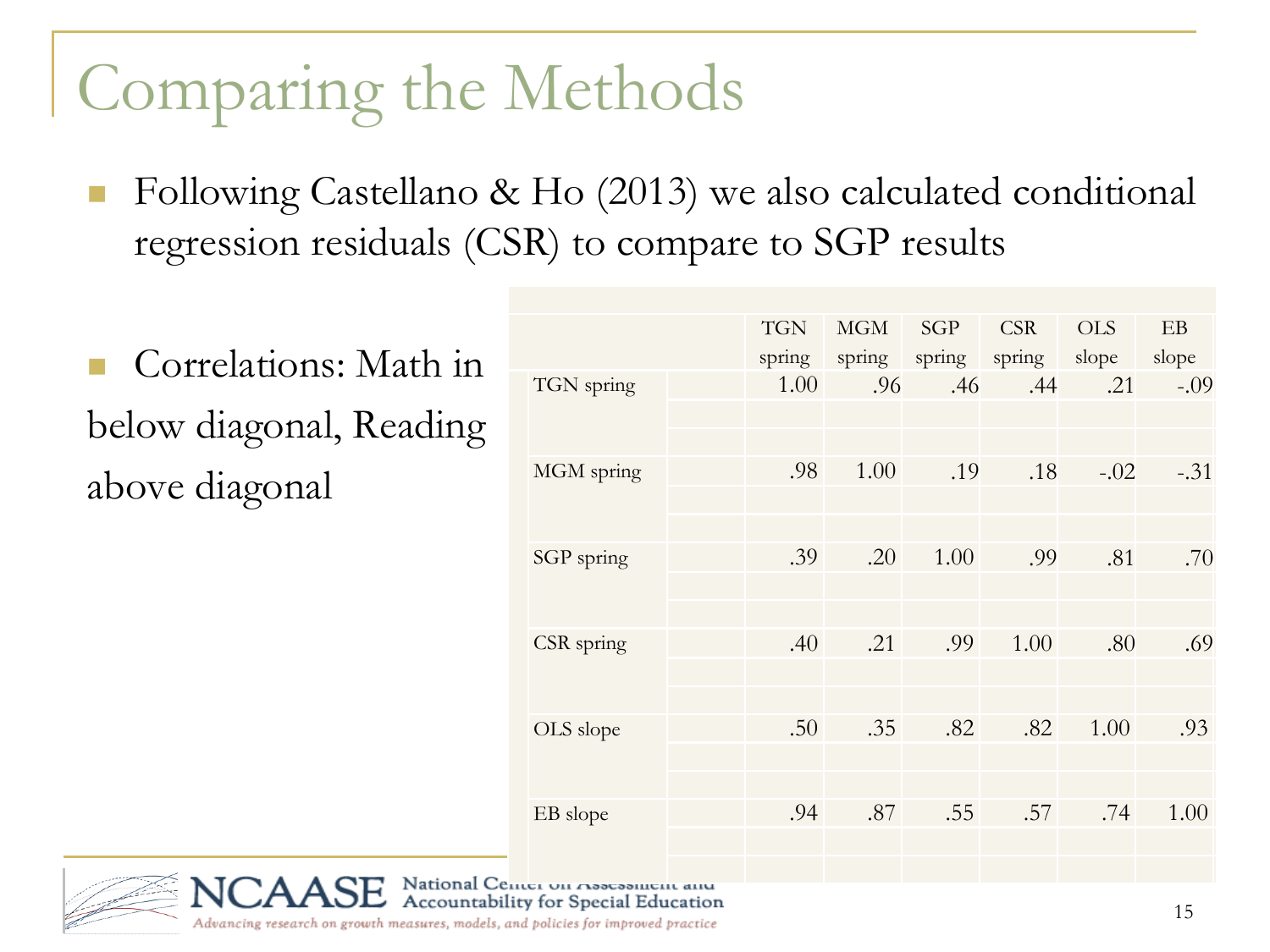■ Random sample of student PRs by method in math and reading:

| Student                   | <b>TGN</b> | MGM | <b>SGP</b>     | CR | OLS slope      | EB slope |
|---------------------------|------------|-----|----------------|----|----------------|----------|
| $\mathbf{A}$              | 43         | 55  | 10             | 13 | $8\,$          | 25       |
| $\, {\bf B}$              | 34         | 37  | 34             | 36 | 29             | 30       |
| $\mathcal{C}$             | 73         | 60  | 63             | 65 | 43             | 60       |
| D                         | 66         | 39  | 79             | 78 | 33             | 47       |
| $\mathbf E$               | 73         | 84  | 21             | 22 | 38             | 64       |
|                           |            |     |                |    |                |          |
| Student                   | <b>TGN</b> | MGM | SGP            | CR | OLS slope      | EB slope |
| $\boldsymbol{\mathrm{F}}$ | 57         | 79  | $\overline{2}$ | 5  | $\overline{9}$ | 6        |
| G                         | 29         | 40  | 11             | 12 | 18             | 19       |
| H                         | 45         | 50  | 32             | 33 | 30             | 29       |
| $\mathbf I$               | 94         | 96  | 49             | 46 | 60             | 40       |
|                           | 51         | 54  | 42             | 40 | 74             | 74       |
|                           |            |     |                |    |                |          |



16 [ncmeh9@gmail.com](mailto:ncmeh9@gmail.com)

Advancing research on growth measures, models, and policies for improved practice

National Center on Assessment and<br>Accountability for Special Education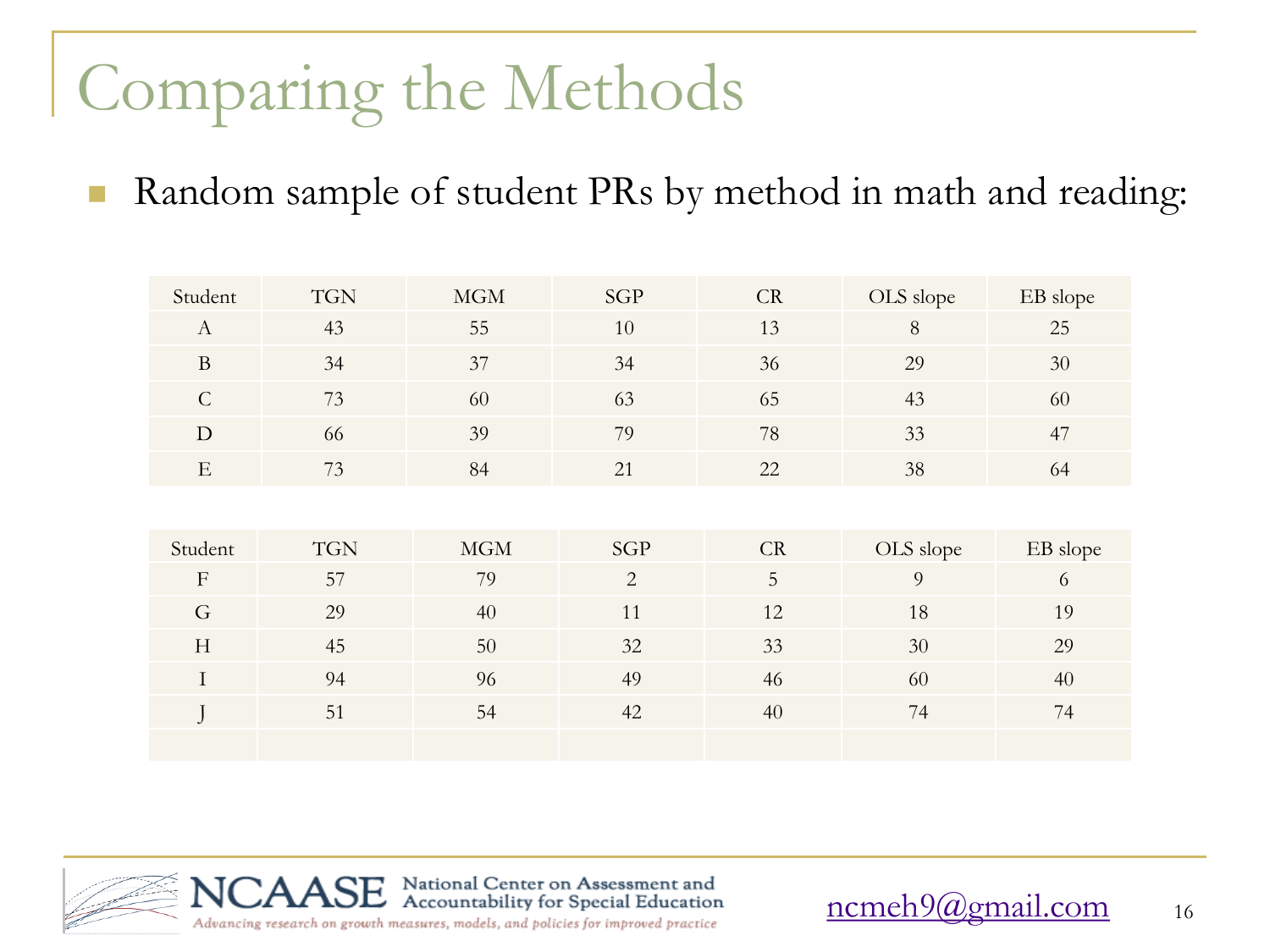- Absolute vs. relative growth methods represent different entities
- What is "growth"?
- Traditional norms:
	- **Provide information on absolute growth**
	- Assumptions about underlying theoretical distributions often lead to use of smoothing methods
	- □ Data requirements: representative, large samples; vertical scale
	- **□** Largely descriptive use and interpretation; interpretation straightforward
	- Allows absolute judgment of level of performance at any point in time included in the norms

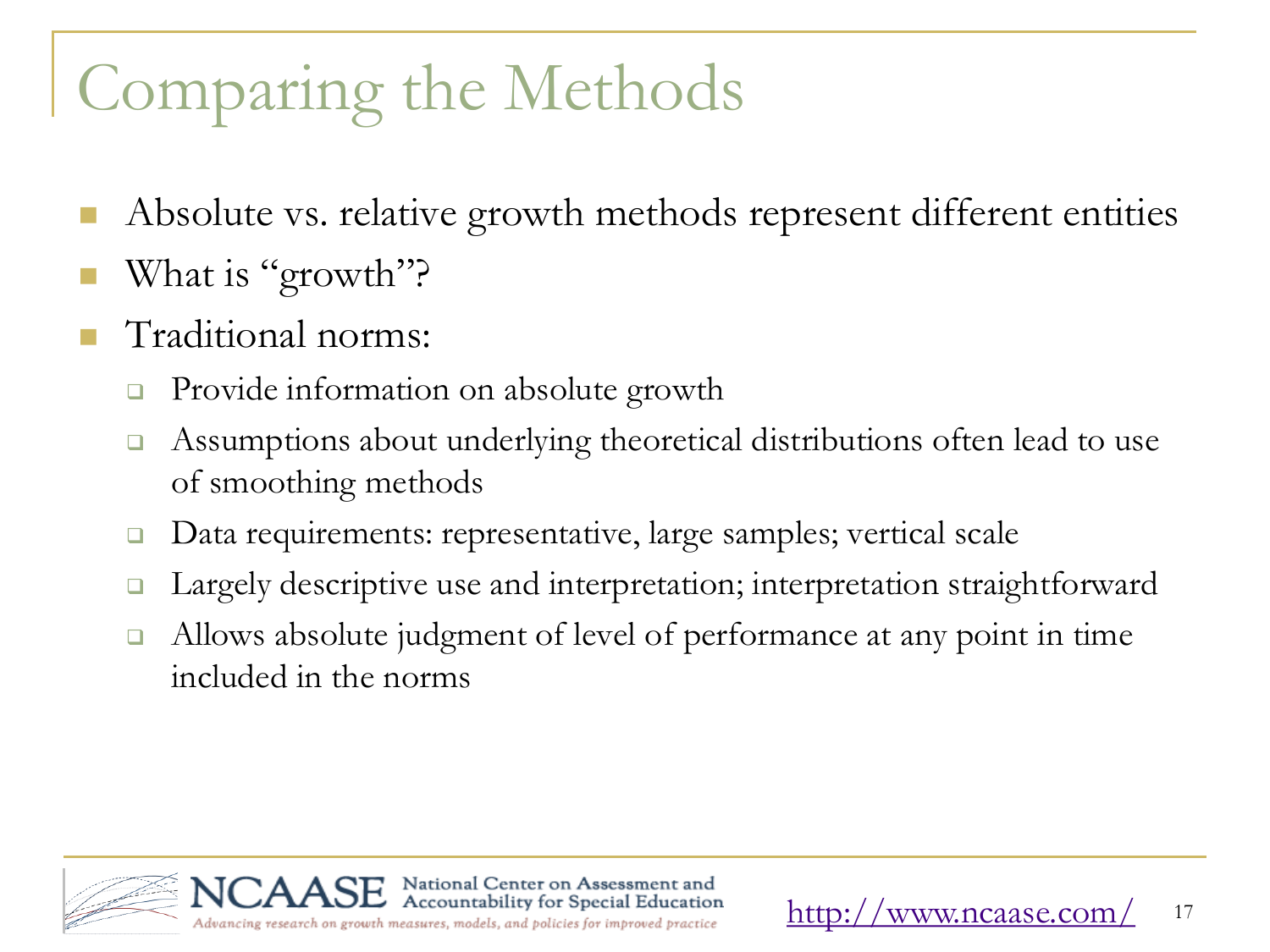#### Student Growth Percentiles:

- □ Provide information on relative ranking; do not directly represent growth; in essence a "residual gain score"
- Based on complex modeling
- □ Assumes need to correct for scale imperfections and distributional irregularities but same corrections often applied regardless of particular distributional characteristics
- Data requirements: large samples, do not require same scale (or even content) over time, at least two years of longitudinal data
- **EXECUTE:** Misinterpretations likely:
	- The term "growth" is used, but not really growth
	- Documents say SGP provides comparisons to "student's peer group," but not peers in any usual sense